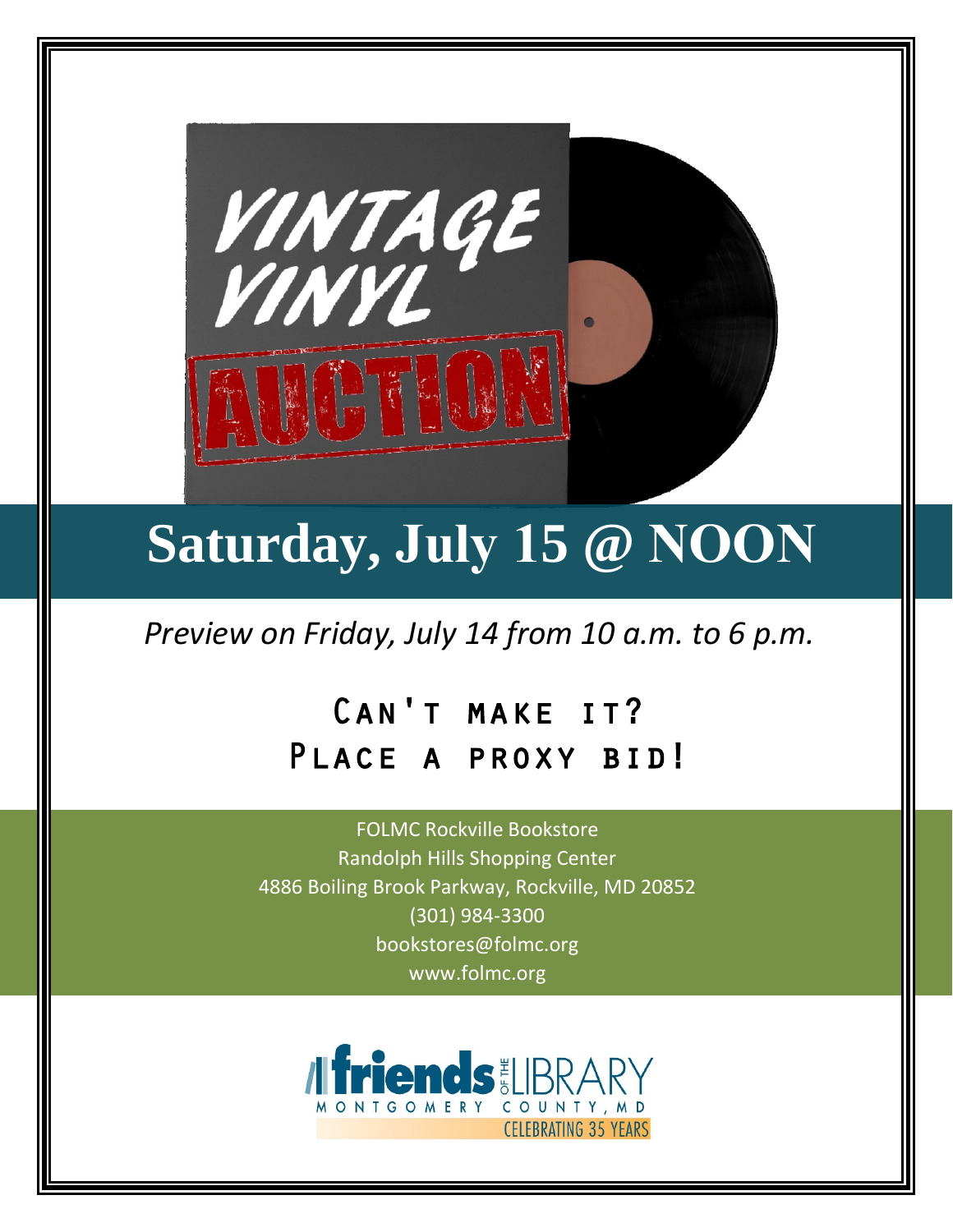Estimating the value of records on the open market is as much art as science. This is especially so for materials in variable condition. Consequently, some of the estimates have a broad range. These figures are intended to provide a basic guide, not a definitive value.

- Listings are subject to change. All items are in variable condition. Please use the preview times to inspect items of interest. All items are sold as is. FOLMC cannot offer refunds, returns, or exchanges of any kind on auction items. Coupons and discounts do not apply on auction item purchases.
- Bidders may checkout at anytime during or after the auction. Bidders will receive a checkout slip with the total amount due and should proceed to the front registers to finalize payment. FOLMC personnel will collect and maintain sold items during the auction. Bidders may pick up their items after completing payment.

Happy bidding and good luck!

Friends of the Library, Montgomery County is a 501(c)(3) nonprofit organization whose mission is to strengthen, promote, and champion our public library system, as it responds to the changing needs of our diverse communities.

# **Bid Tracker**

Please use this section to record your winning bids. The official bid tracker will be maintained by FOLMC staff and winning bids will be confirmed at checkout.

## $\text{Lot } #$  Bid \$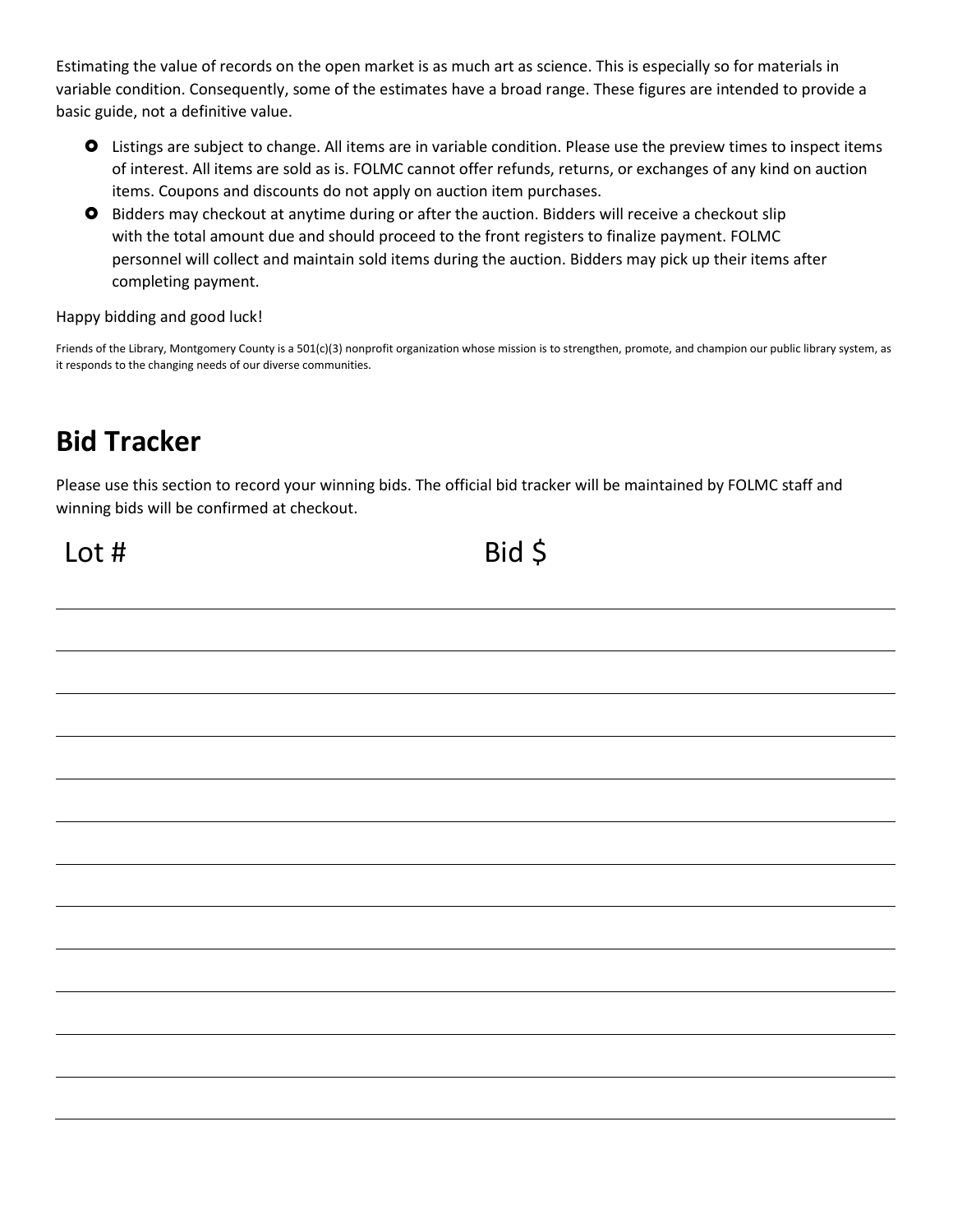**Lot # 1** *My Max Bid* \$ **Artist / Title: Bruce Springsteen and the E-Street Band Live / 1975-1985 Label / Cat #:** Columbia / CSX-40558 **Notes:** 5 LP Set with booklet **Artist / Title: Bruce Springsteen and the E-Street Band Live / 1975-1985 Label / Cat #:** Columbia / CXT-40558 **Notes:** 3 Cassettes

### **Lot # 2** *My Max Bid* \$

**Artist / Title: The Beatles / Yellow Submarine Label / Cat #:** Capitol / SW-153 **Notes:** Shrink **Artist / Title: The Beatles / Abbey Road Label / Cat #:** Apple / SO-383

### **Lot # 3** *My Max Bid* \$

**Artist / Title: Jimi Hendrix / In the West Label / Cat #:** Reprise / MS-2049 **Notes:** Gatefold **Artist / Title: The Jimi Hendrix Experience / Smash Hits Label / Cat #:** Reprise / MSK-2776

**Lot #4** *My Max Bid* \$

**Artist / Title: Hank Mobley / Soul Station Label / Cat #:** Blue Note / BST 84031 **Notes:** w/ Art Blakey, Wynton Kelly and Paul Chambers **Artist / Title: Wild Bill Davison / Ringside at Condon's Label / Cat #:** Savoy / MG 15029 **Notes:** 10 inch, Maroon Label

**Lot # 5** *My Max Bid* \$*\_\_\_\_\_\_\_\_*

**Artist / Title: The Beatles / 20 Greatest Hits Label / Cat #:** Capitol / SV-12245 **Artist / Title: Splinter / The Place I Love Label / Cat #:** Dark Horse / SP-22001 **Notes:** Produced by George Harrison

**Lot # 6** *My Max Bid* \$*\_\_\_\_\_\_\_\_*

**Artist / Title: Willie Bobo and the Bo-Gents / Do what you want to do . . . Label / Cat #:** Sussex / SXBS 7003 **Artist / Title: Lee Dorsey / Ride Your Pony : Get out of My Life, Woman Label / Cat #:** Amy / 8010 **Notes:** Shrink, Mono, Dark Blue Label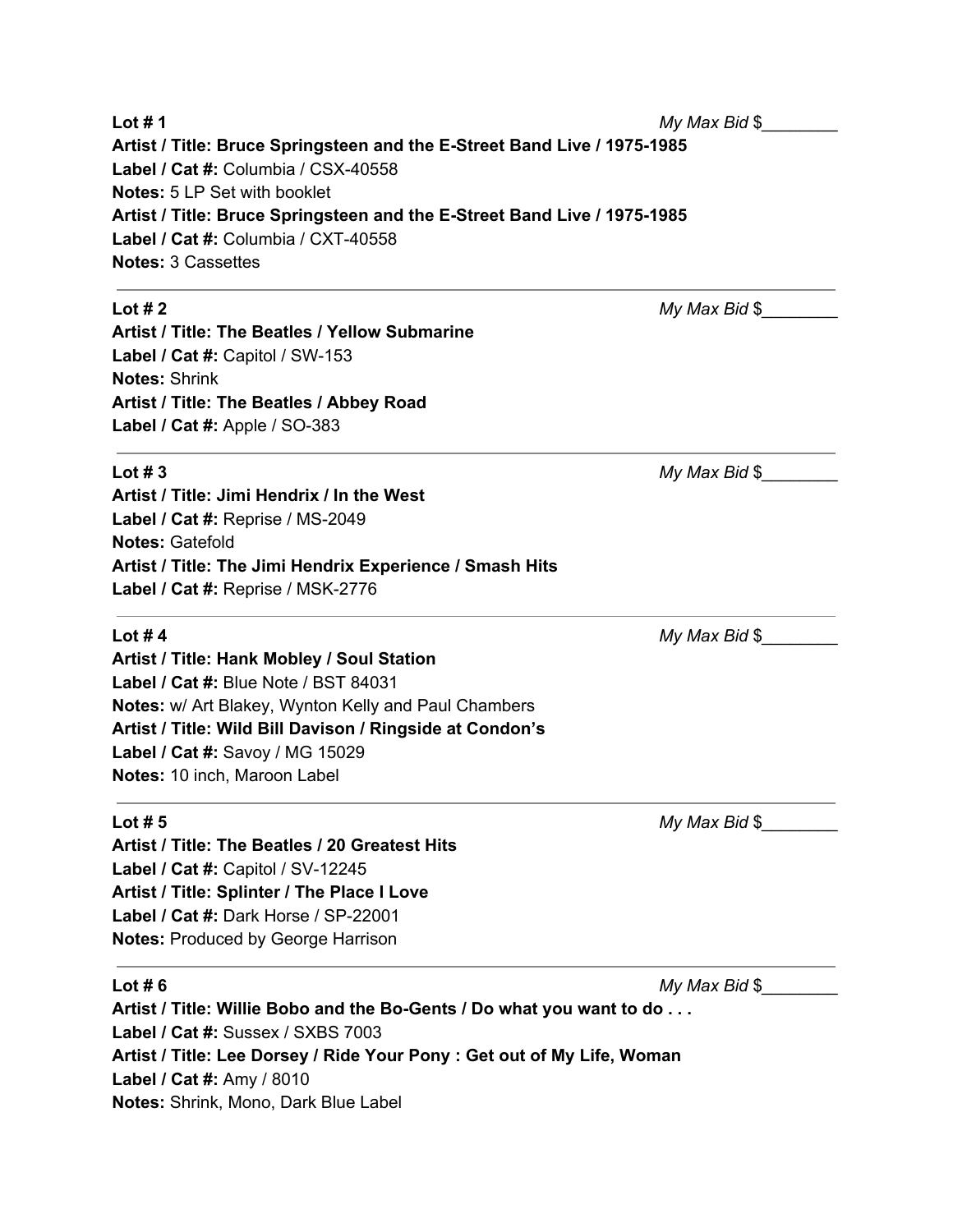### **Lot # 7** *My Max Bid* \$ **Artist / Title: Buddy Rich / Buddy and Soul Label / Cat #:** World Pacific Jazz / ST-20158 **Notes:** Recorded Live at the Whisky a Go-Go **Artist / Title: Various / Charlie Parker Memorial Concert Label / Cat #:** Cadet / 2CA-60002 **Notes:** Gatefold **Lot # 8** *My Max Bid* \$ **Artist / Title: Michael Jackson / Thriller Label / Cat #:** Epic / 8E8-38867 **Notes:** 2-Sided Picture disc **Artist / Title: 97 Rock Houston Home Cookin' Album Label / Cat #:** ABC Radio Houston Concert Series / **Notes:** Picture Disc **Lot #9** *My Max Bid* \$ **Artist / Title: Elvis Presley / Aloha from Hawaii via Satellite Label / Cat #:** RCA / VPSX-6089 **Notes:** 2-LP Set, Quadradisc, Orange Label **Lot # 10** *My Max Bid* \$ **Artist / Title: Ron Carter / Spanish Blue Label / Cat #:** CTI / 6051-S1 **Notes:** RVG, Gatefold **Artist / Title: Charles Mingus / Minor Intrusions Label / Cat #:** Up Front / UPF-180 **Lot # 11** *My Max Bid* \$ **Artist / Title: Bill Wyman / Stone Alone Label / Cat #:** Rolling Stones Records / COC-79103 / ST-RS-763557-A / ST-RS-763558-B **Notes:** Promo Copy Sticker **Artist / Title: The Rolling Stones / Some Girls Label / Cat #:** Rolling Stones Records / COC-39108 **Lot # 12** *My Max Bid* \$ **Artist / Title: The Gerald Wilson Orchestra / California Soul Label / Cat #:** World Pacific Jazz / ST-20135 **Notes:** Gatefold **Artist / Title: Soulful Brass / Oliver Nelson and Steve Allen Label / Cat #:** Impulse! / A-9168

**Notes:** Gatefold, Stereo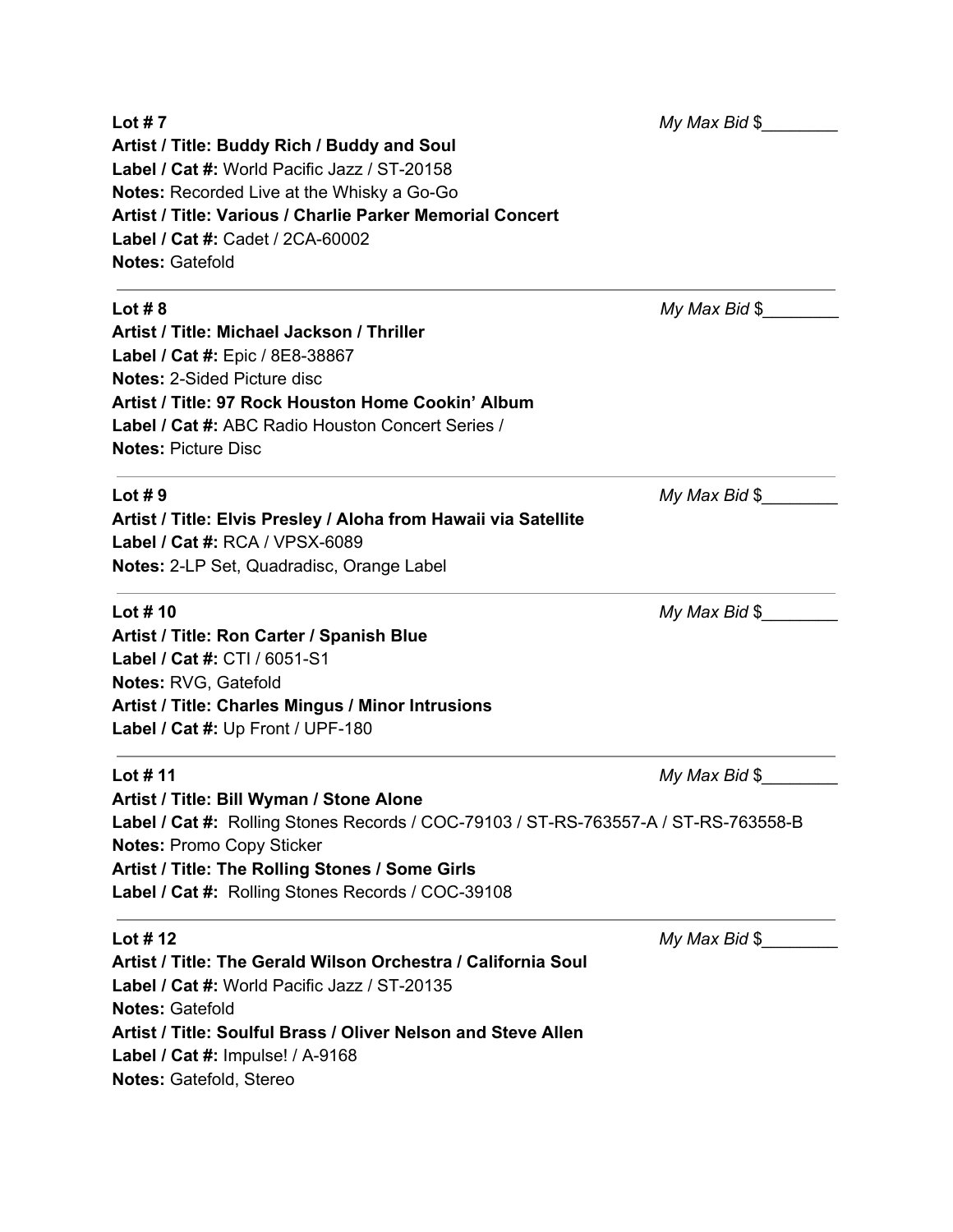| Lot $# 13$                                                            | My Max Bid \$              |
|-----------------------------------------------------------------------|----------------------------|
| <b>Artist / Title: Various / Blues Are Black</b>                      |                            |
| Label / Cat #: Harlem Hitparade / HHP-5010                            |                            |
| Notes: John Lee Hooker, Memphis Slim, Brownie McGhee, etc.            |                            |
| Artist / Title: Little Brother Montgomery / Blues                     |                            |
| Label / Cat #: Folkways Records / FG 3527                             |                            |
| <b>Notes: Blue Label</b>                                              |                            |
| Lot $# 14$                                                            | My Max Bid \$              |
| Artist / Title: Herbie Hancock / The Best of Herbie Hancock           |                            |
| Label / Cat #: Blue Note / BST-89907                                  |                            |
| Notes: Record Club Stamper, Gatefold, 2 LP Set                        |                            |
| Artist / Title: Stanley Jordan / Magic Touch                          |                            |
| Label / Cat #: Blue Note / BT-85101                                   |                            |
| Lot $# 15$                                                            | $My$ Max Bid $\frac{1}{2}$ |
| Artist / Title: The Band / Music From Big Pink                        |                            |
| Label / Cat #: Capitol / SKAO-2955                                    |                            |
| Notes: Gatefold, 180 gram pressing                                    |                            |
| Artist / Title: Cream / Disraeli Gears                                |                            |
| <b>Label / Cat #: ATCO / SD 33-232</b>                                |                            |
| <b>Notes:</b> RIAA Gold Record Sticker, Stereo, Purple and Tan Label  |                            |
| Lot # 16                                                              | $My$ Max Bid $\frac{1}{2}$ |
| Artist / Title: Simon & Garfunkel / Sounds of Silence                 |                            |
| Label / Cat #: Columbia / CS-9269                                     |                            |
| Notes: 2-Eye Stereo, 360 Sound                                        |                            |
| Artist / Title: Simon & Garfunkel / Bookends                          |                            |
| Label / Cat #: Columbia / KCS-9529                                    |                            |
| Notes: 2-Eye Stereo, 360 Sound, Includes Poster                       |                            |
| Artist / Title: Simon & Garfunkel / Parsley, Sage, Rosemary and Thyme |                            |
| Label / Cat #: Columbia / CS-9363                                     |                            |
| Notes: 2-Eye Stereo, 360 Sound                                        |                            |
| Lot # 17                                                              | $My$ Max Bid $\frac{6}{3}$ |
| Artist / Title: Al Di Meola / Electric Rendezvous                     |                            |
| Label / Cat #: Columbia / HAL-47654                                   |                            |
| <b>Notes: CBS Mastersound Audiophile Pressing, Half Speed Master</b>  |                            |
| Lot #18                                                               | My Max Bid \$              |
| Artist / Title: Bob James / Sign of the Times                         |                            |
| Label / Cat #: Columbia / HAL-47495                                   |                            |

**Notes:** CBS Mastersound Audiophile Pressing, Half Speed Master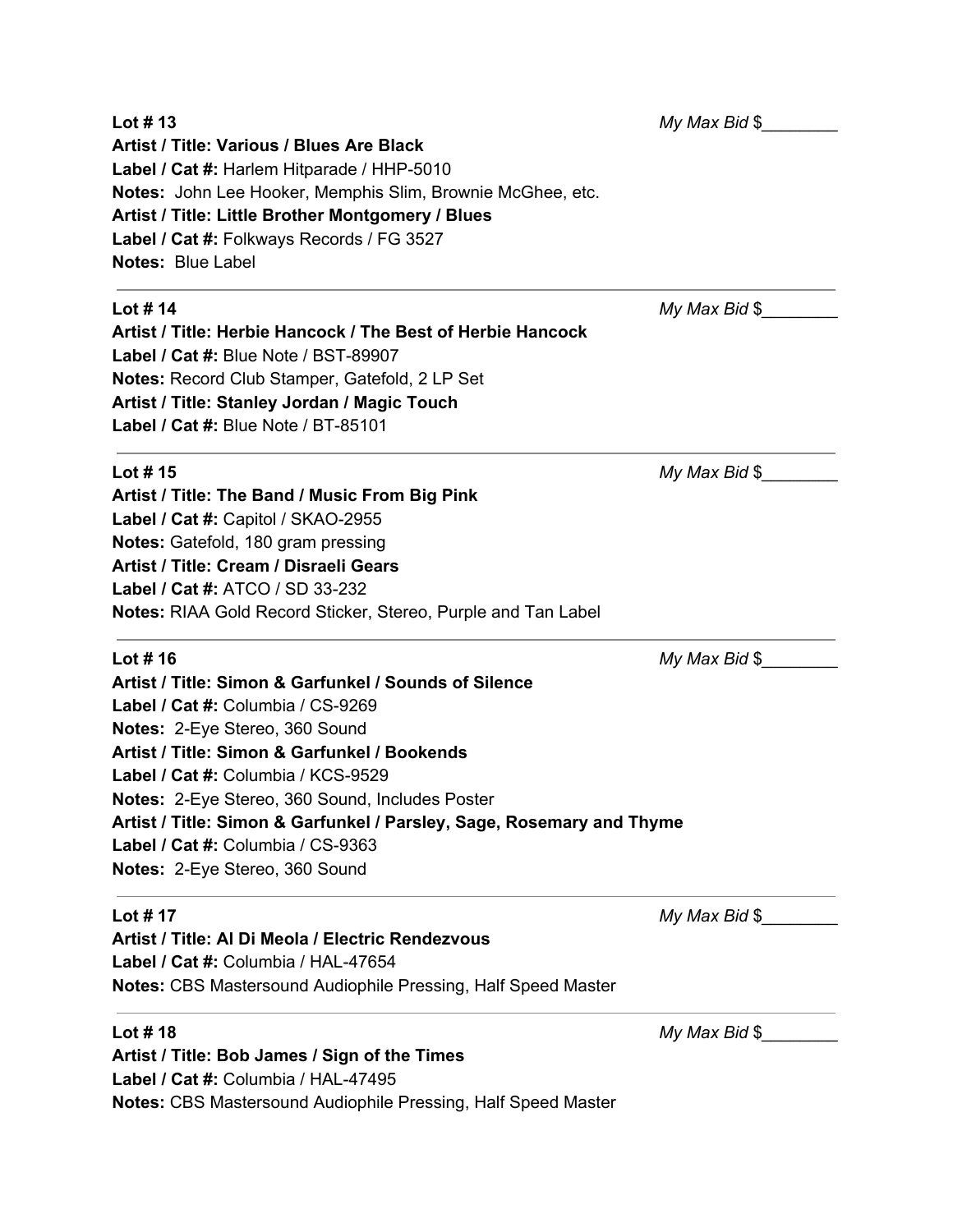| Lot $#$ 19                                                              | My Max Bid \$              |
|-------------------------------------------------------------------------|----------------------------|
| Artist / Title: The Police / Ghost in the Machine                       |                            |
| Label / Cat #: A&M / SP-3730                                            |                            |
| <b>Notes: Shrink</b>                                                    |                            |
| Artist / Title: 10,000 Maniacs / The Wishing Chair                      |                            |
| Label / Cat #: Elektra / 60428                                          |                            |
| Lot $#20$                                                               | $My$ Max Bid $\$$          |
| Artist / Title: The Best of Wilson Pickett, Vol. II                     |                            |
| Label / Cat #: Atlantic / SD-8290                                       |                            |
| <b>Notes: Shrink</b>                                                    |                            |
| Artist / Title: The Best of Sam & Dave                                  |                            |
| Label / Cat #: Atlantic / SD-8218                                       |                            |
| <b>Notes: Shrink</b>                                                    |                            |
| Lot $#21$                                                               | My Max Bid \$              |
| Artist / Title: Various / Rounder Folk 1                                |                            |
| Label / Cat #: Rounder Records / AN-04                                  |                            |
| Notes: Bill Staines, John Fahey, Mary McCaslin, Etc.                    |                            |
| Artist / Title: Various / Rounder Folk 2                                |                            |
| Label / Cat #: Rounder Records / AN-05                                  |                            |
| <b>Notes: Nancy Griffith, Bill Morrissey, Tony Rice, Etc.</b>           |                            |
| Lot $#22$                                                               | $My$ Max Bid $\frac{1}{2}$ |
| Artist / Title: Bob Dylan / Nashville Skyline                           |                            |
| Label / Cat #: Columbia / JC-9825 / XSM-139757 2F / XSM-139757 2D       |                            |
| Artist / Title: Bob Dylan / New Morning                                 |                            |
| Label / Cat #: Columbia / KC-30290                                      |                            |
| Lot $#23$                                                               | My Max Bid \$              |
| Artist / Title: Harry Belafonte / Belafonte at Carnegie Hall            |                            |
| Label / Cat #: RCA Victor / LSO-6006                                    |                            |
| <b>Notes: Deep Groove, Living Stereo</b>                                |                            |
| Artist / Title: Frank Sinatra / My Best Songs - My Best Years, Volume 1 |                            |
| Label / Cat #: Happy Bird / DO-90063                                    |                            |
| Notes: Import, Sealed                                                   |                            |
| Lot # 24                                                                | $My$ Max Bid $\frac{6}{3}$ |
| Artist / Title: CBS Labs Stereophonic Test Record                       |                            |
| Label / Cat #: CBS Labs / STR-100                                       |                            |

**Artist / Title: Realistic Stereo Test Record** 

**Notes:** Contains enclosed instruction booklet

**Cat #:** Audiophile Series / 50-1001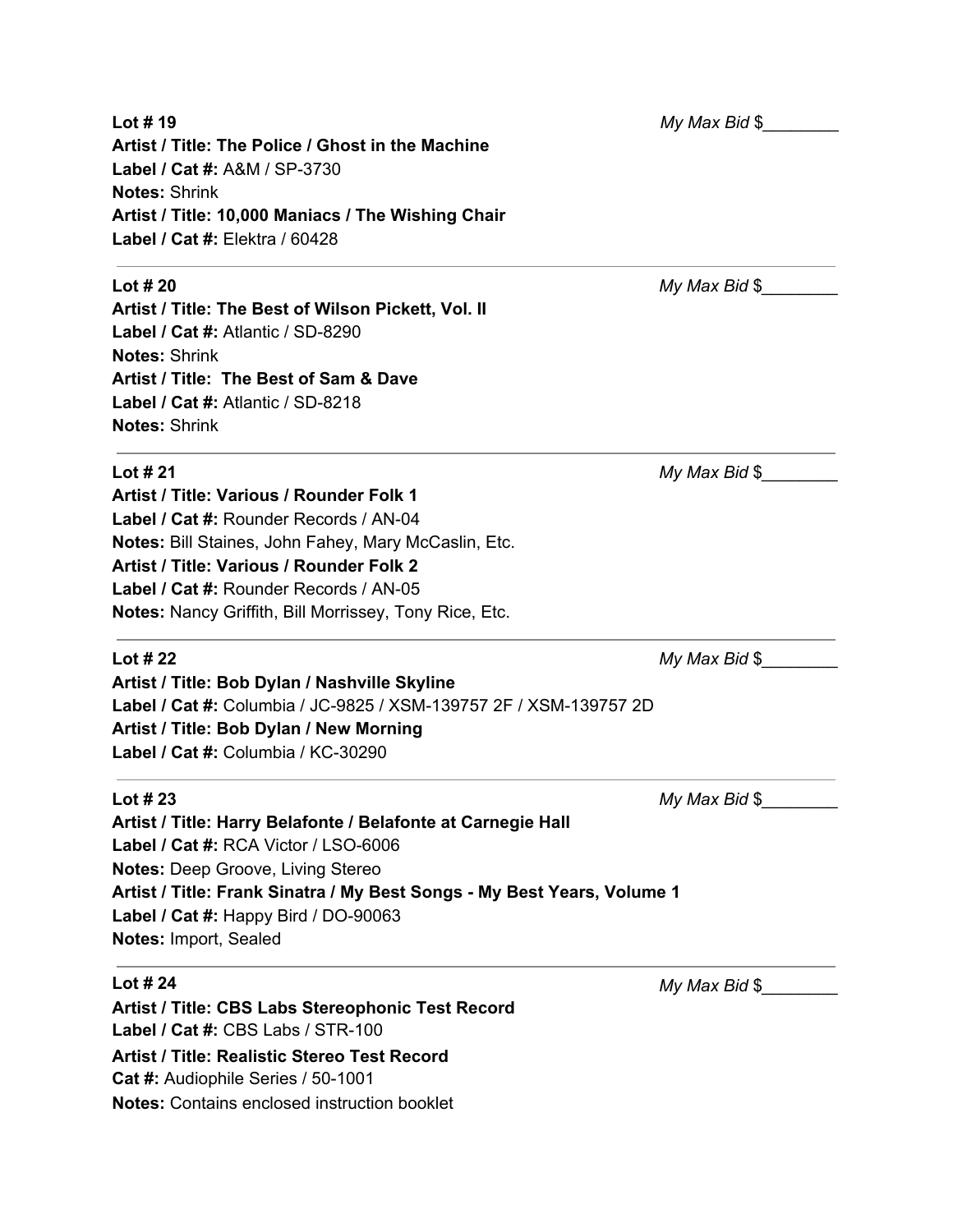| Lot # 25                                                                | My Max Bid \$              |  |
|-------------------------------------------------------------------------|----------------------------|--|
| Artist / Title: Dave Brubeck / Dave Brubeck's Greatest Hits             |                            |  |
| Label / Cat #: Fantasy / 3372                                           |                            |  |
| Notes: White Label Promo, Mono, Stamped Audition Record                 |                            |  |
| Artist / Title: The Dave Brubeck Quartet / Jazz Impressions of New York |                            |  |
| Label / Cat #: Columbia / CL-2275                                       |                            |  |
| Notes: Mono, 2-Eye                                                      |                            |  |
| Lot # 26                                                                | $My$ Max Bid $\frac{6}{3}$ |  |
| Artist / Title: Donovan / Donovan in Concert                            |                            |  |
| Label / Cat #: Epic / BN-26386                                          |                            |  |
| Notes: Shrink, with Hype Sticker                                        |                            |  |
| Artist / Title: Cat Stevens / Greatest Hits                             |                            |  |
| Label / Cat #: A&M / SP-4519                                            |                            |  |
| Notes: Shrink, with Hype Sticker, includes Poster/Lyric Sheet           |                            |  |
| Lot # 27                                                                | My Max Bid \$              |  |
| Artist / Title: Lionel Hampton and His Quartet / Hallelujah Hamp        |                            |  |
| Label / Cat #: Verve / MGV-8226                                         |                            |  |
| <b>Notes: Deep Groove</b>                                               |                            |  |
| Artist / Title: Lionel Hampton / Apollo Hall Concert 1954               |                            |  |
| Label / Cat #: Epic / LN-3190                                           |                            |  |
| <b>Notes: Deep Groove</b>                                               |                            |  |
| Lot # 28                                                                | $My$ Max Bid $\frac{6}{3}$ |  |
| Artist / Title: The Beatles / 1962-1966                                 |                            |  |
| Label / Cat #: Capitol / SKBO-3403                                      |                            |  |
| Artist / Title: The Beatles / Meet the Beatles                          |                            |  |
| Label / Cat #: Capitol/Apple / ST-2047                                  |                            |  |
| Lot # 29                                                                | My Max Bid \$              |  |
| Artist / Title: Derek and the Dominos / Layla                           |                            |  |
| Label / Cat #: Polydor / PD2-3051                                       |                            |  |
| Notes: Gatefold, Red Label                                              |                            |  |
| Artist / Title: The Grateful Dead / What a Long Strange Trip it's Been  |                            |  |
| Label / Cat #: Warner Brothers / 2W-3091                                |                            |  |
|                                                                         |                            |  |

**Notes:** Hype Sticker, Gatefold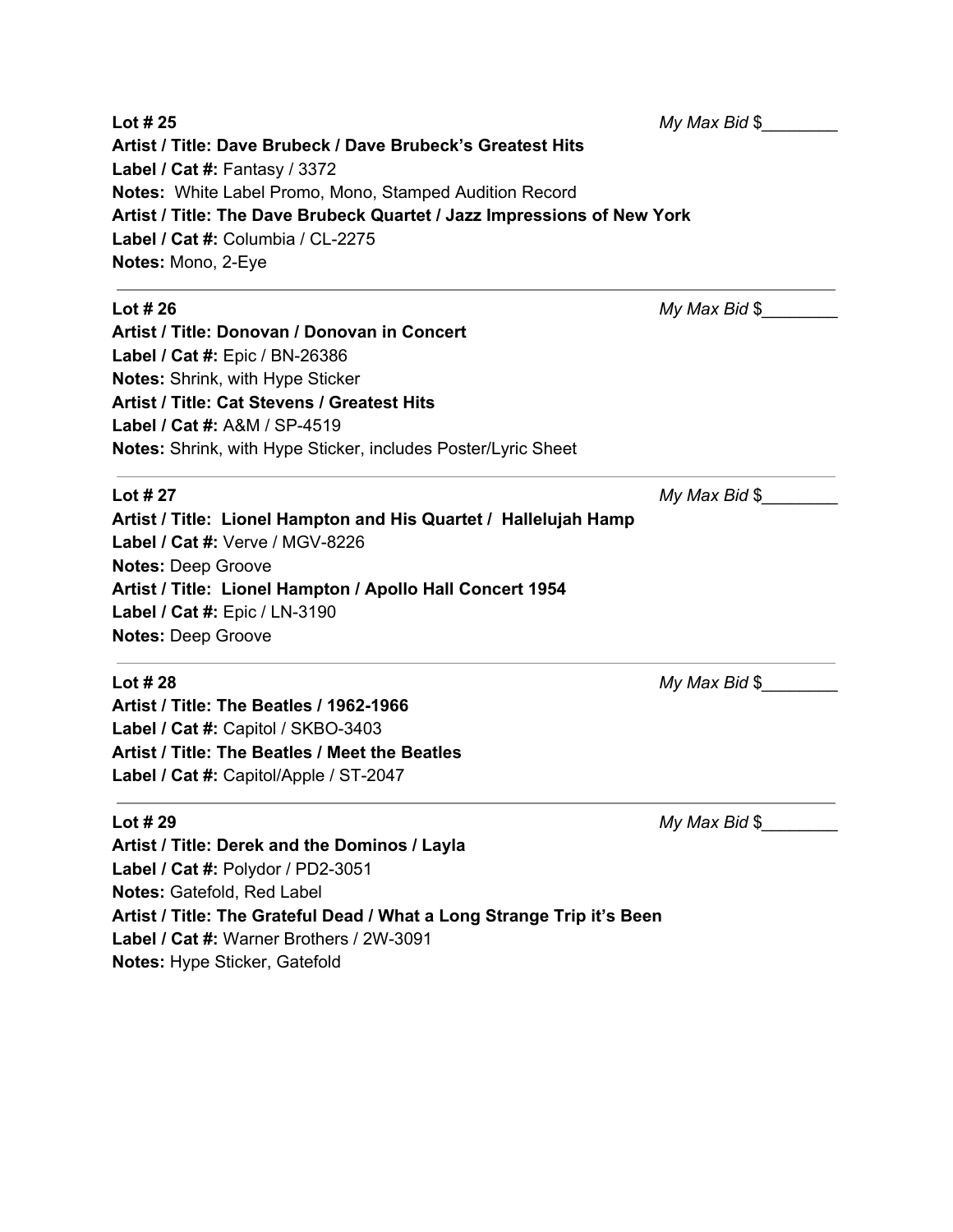| Lot $#30$                                                                  | My Max Bid \$              |  |  |
|----------------------------------------------------------------------------|----------------------------|--|--|
| Artist / Title: King Crimson / In the Wake of Poseidon                     |                            |  |  |
| Label / Cat #: Atlantic / SD-8266                                          |                            |  |  |
| <b>Notes: Gatefold</b>                                                     |                            |  |  |
| Artist / Title: Emerson, Lake & Palmer / Emerson, Lake & Palmer            |                            |  |  |
| Label / Cat #: Cotillion / SD-9040                                         |                            |  |  |
| Artist / Title: Procol Harem's Greatest Hits, Volume 1                     |                            |  |  |
| Label / Cat #: Pickwick / SHM-956                                          |                            |  |  |
| <b>Notes: Shrink, Import</b>                                               |                            |  |  |
| Lot $#31$                                                                  | $My$ Max Bid $\frac{6}{3}$ |  |  |
| Artist / Title: Lionel Hampton / Silver Vibes                              |                            |  |  |
| Label / Cat #: Columbia / CL-1486                                          |                            |  |  |
| Notes: 6-eye                                                               |                            |  |  |
| Artist / Title: Lionel Hampton and His Orchestra / Wailin' At The Trianon  |                            |  |  |
| Label / Cat #: Columbia / CL-711                                           |                            |  |  |
| Notes: 6-eye                                                               |                            |  |  |
| Lot $#32$                                                                  | My Max Bid \$              |  |  |
| Artist / Title: Gabor Szabo / 1969                                         |                            |  |  |
| Label / Cat #: Skye / SK-9-A                                               |                            |  |  |
| Notes: Gatefold, Record label owned by Cal Tjader                          |                            |  |  |
| Artist / Title: Keith Jarrett / Fort Yawuh                                 |                            |  |  |
| Label / Cat #: Impulse / AS-9240                                           |                            |  |  |
| <b>Notes: Gatefold</b>                                                     |                            |  |  |
| Lot $#33$                                                                  | $My$ Max Bid $\frac{6}{3}$ |  |  |
| Artist / Title: Miles Davis / Workin' & Steamin'                           |                            |  |  |
| Label / Cat #: Prestige / P-20434                                          |                            |  |  |
| <b>Notes: Green Label</b>                                                  |                            |  |  |
| Artist / Title: Miles Davis / You're Under Arrest                          |                            |  |  |
| Label / Cat #: Columbia / FC-40023                                         |                            |  |  |
| <b>Notes: Gatefold</b>                                                     |                            |  |  |
| Lot $#34$                                                                  | My Max Bid \$              |  |  |
| Artist / Title: The Dave Brubeck Quartet / Countdown - Time in Outer Space |                            |  |  |
| Label / Cat #: Columbia / CL-1775                                          |                            |  |  |
| Notes: Mono, 2-eye                                                         |                            |  |  |
| Artist / Title: Oscar Peterson Trio + One                                  |                            |  |  |
| Label / Cat #: Mercury / MG-20975                                          |                            |  |  |
| Notes: w/ Clark Terry, Mono, Red Label                                     |                            |  |  |
|                                                                            |                            |  |  |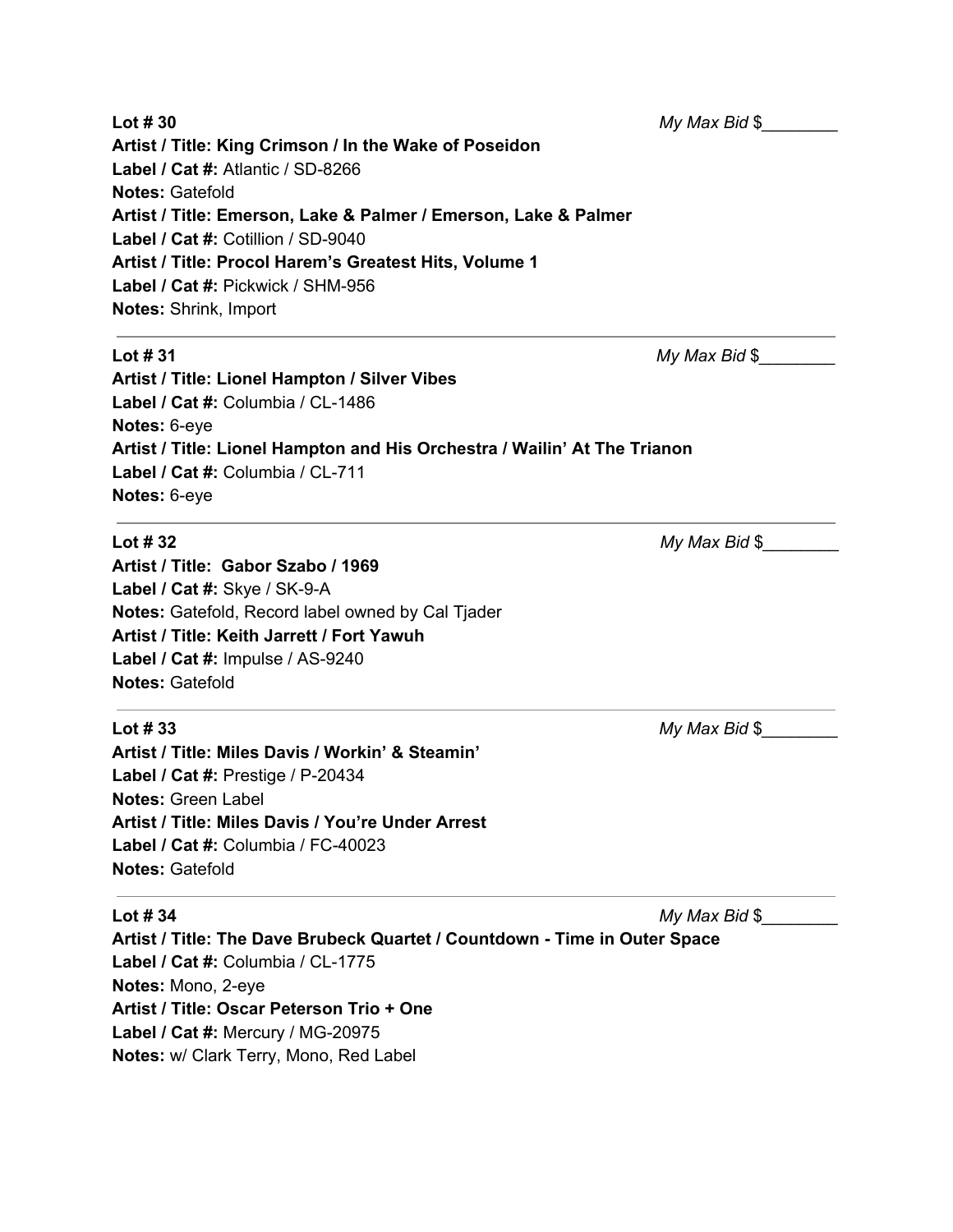| Lot $#35$                                                                              | My Max Bid \$              |
|----------------------------------------------------------------------------------------|----------------------------|
| Artist / Title: The Beatles / 1967-1970                                                |                            |
| Label / Cat #: Capitol / SKBO-3404                                                     |                            |
| Artist / Title: The Beatles / The Early Beatles                                        |                            |
| Label / Cat #: Capitol / ST-2309                                                       |                            |
| <b>Notes: Colorband</b>                                                                |                            |
|                                                                                        |                            |
| Lot $\#$ 36                                                                            | $My$ Max Bid $\frac{6}{3}$ |
| Artist / Title: Jimmy Smith / Rockin' the Boat                                         |                            |
| Label / Cat #: Blue Note / BLP-4141                                                    |                            |
| Notes: Van Gelder stamp with ear                                                       |                            |
| Artist / Title: Yusef Lateef / Yusef Lateef's Detroit: Latitude 42° 30'- Longitude 83° |                            |
| Label / Cat #: Atlantic / SD-1525                                                      |                            |
| Lot $#37$                                                                              | My Max Bid \$              |
| Artist / Title: Lambert, Hendricks & Ross / Sing a Song of Basie                       |                            |
| Label / Cat #: Impulse! / AS-83                                                        |                            |
| Notes: Gatefold, Stereo Sticker                                                        |                            |
| Artist / Title: Paul Weston / Mood Music                                               |                            |
| Label / Cat #: Columbia / CL-527                                                       |                            |
| Notes: 6-eye                                                                           |                            |
| Lot $#38$                                                                              | $My$ Max Bid $\frac{6}{2}$ |
| Artist / Title: Julian Lennon / The Secret Value Daydreaming                           |                            |
| Label / Cat #: Atlantic / 81640-1-E                                                    |                            |
| Artist / Title: Julian Lennon / Valotte                                                |                            |
| Label / Cat #: Atlantic / 80184-1                                                      |                            |
|                                                                                        |                            |
| Lot $#39$                                                                              | My Max Bid \$              |
| Artist / Title: Utopia / Utopia (Includes bonus LP)                                    |                            |
| Label / Cat #: Network Records / 60183                                                 |                            |
| Notes: Signed by Todd Rundgren, Roger Powell, Kasim Sulton and Willie Wilcox           |                            |
| Artist / Title: David Bowie / Let's Dance                                              |                            |
| Label / Cat #: EMI America / SO-517093                                                 |                            |
| <b>Notes: Shrink</b>                                                                   |                            |
| Lot $#40$                                                                              | My Max Bid \$              |
| Artist / Title: Cannonball Adderley / Somethin' Else                                   |                            |
| Label / Cat #: Blue Note / 81595                                                       |                            |
| <b>Notes:</b> With Miles Davis, Hank Jones, Sam Jones, Art Blakey                      |                            |
| Artist / Title: Cannonball Adderley / 74 Miles Away/Walk Tall                          |                            |
| Label / Cat #: Capitol / ST-2822                                                       |                            |
|                                                                                        |                            |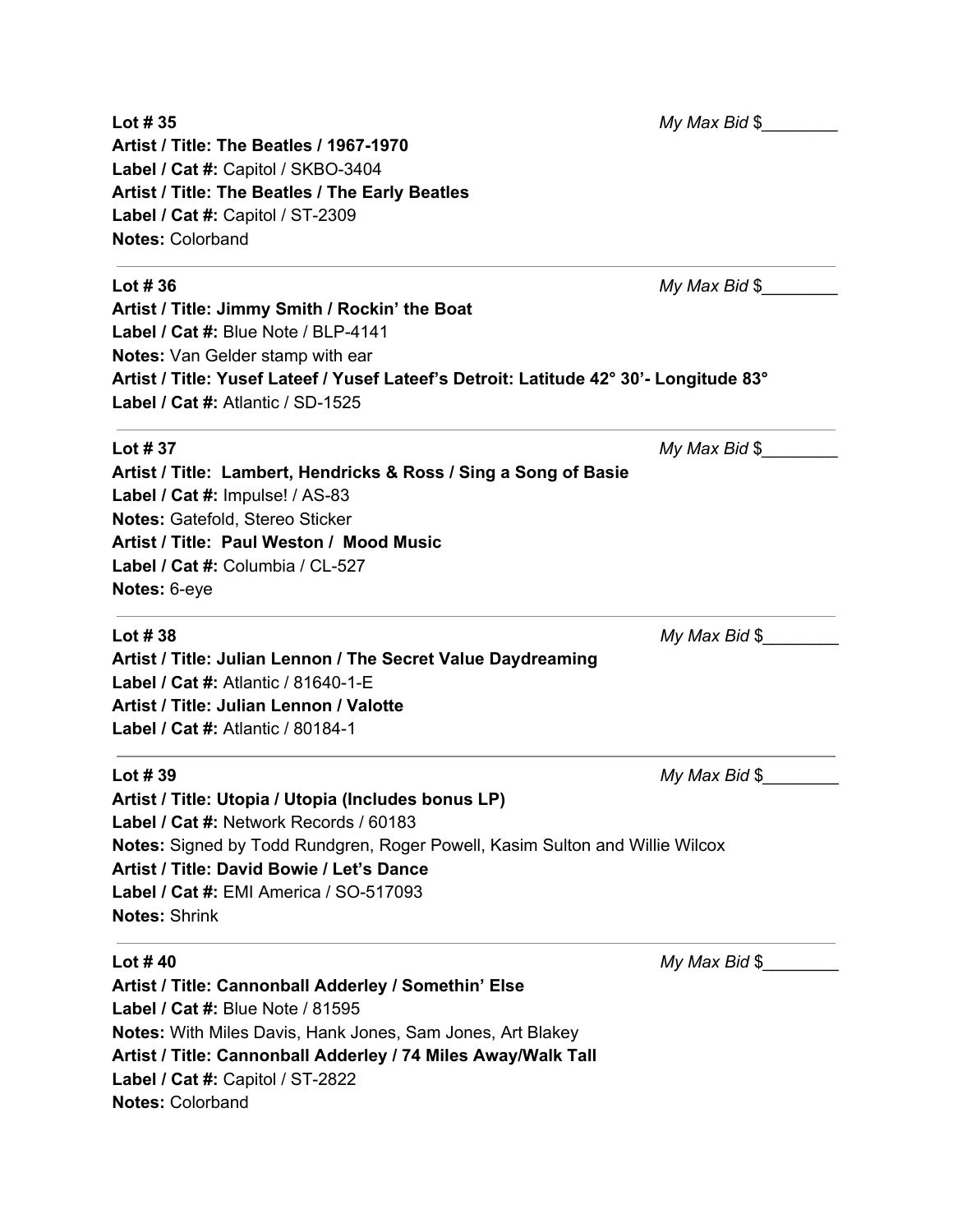| Lot #41<br>Artist / Title: The Buddy Miles Express / Electric Church<br>Label / Cat #: Mercury / SR 61222<br>Notes: Shrink, 4 tracks produced by Jimi Hendrix<br>Artist / Title: Jimi Hendrix / Axis: Bold As Love<br>Label / Cat #: Reprise / RS-6281<br><b>Notes: Gatefold</b> | My Max Bid \$              |
|----------------------------------------------------------------------------------------------------------------------------------------------------------------------------------------------------------------------------------------------------------------------------------|----------------------------|
| Lot #42                                                                                                                                                                                                                                                                          | $My$ Max Bid $\frac{1}{2}$ |
| Artist / Title: Cher / Gypsies, Tramps & Thieves                                                                                                                                                                                                                                 |                            |
| Label / Cat #: Kapp / KS-3649                                                                                                                                                                                                                                                    |                            |
| <b>Notes: Shrink</b>                                                                                                                                                                                                                                                             |                            |
| Artist / Title: Donovan / Donovan's Greatest Hits                                                                                                                                                                                                                                |                            |
| Label / Cat #: Epic / BXN-26439                                                                                                                                                                                                                                                  |                            |
| <b>Notes: Gatefold</b>                                                                                                                                                                                                                                                           |                            |
| Lot #43                                                                                                                                                                                                                                                                          | $My$ Max Bid $\frac{6}{3}$ |
| Artist / Title: The Beatles / Yesterday and Today                                                                                                                                                                                                                                |                            |
| Label / Cat #: Capitol / T-2553                                                                                                                                                                                                                                                  |                            |
| Notes: Mono, Colorband                                                                                                                                                                                                                                                           |                            |
| Artist / Title: Wings / Band on the Run                                                                                                                                                                                                                                          |                            |
| Label / Cat #: Apple / SO-3415                                                                                                                                                                                                                                                   |                            |
| <b>Notes: Includes Cardboard Lyric Sheet</b>                                                                                                                                                                                                                                     |                            |
| Lot #44                                                                                                                                                                                                                                                                          | My Max Bid \$              |
| Artist / Title: The Jazz Crusaders / Powerhouse                                                                                                                                                                                                                                  |                            |
| Label / Cat #: World Pacific Jazz / ST-20136                                                                                                                                                                                                                                     |                            |
| <b>Notes: Deep Groove</b>                                                                                                                                                                                                                                                        |                            |
| Artist / Title: Gary Burton / Throb                                                                                                                                                                                                                                              |                            |
| Label / Cat #: Atlantic / SD-1531                                                                                                                                                                                                                                                |                            |
| Notes: Jazz Fusion with Keith Jarrett, Record Club Edition                                                                                                                                                                                                                       |                            |
| Lot #45                                                                                                                                                                                                                                                                          | My Max Bid \$              |
| Artist / Title: Quincy Jones / Sounds                                                                                                                                                                                                                                            |                            |

**Label / Cat #:** Quincy Jones Productions / SP-4685 **Notes:** Shrink, Hype sticker **Artist / Title: Luba Raushiek / Luba**

**Label / Cat #:** Erect Records / EJLP-702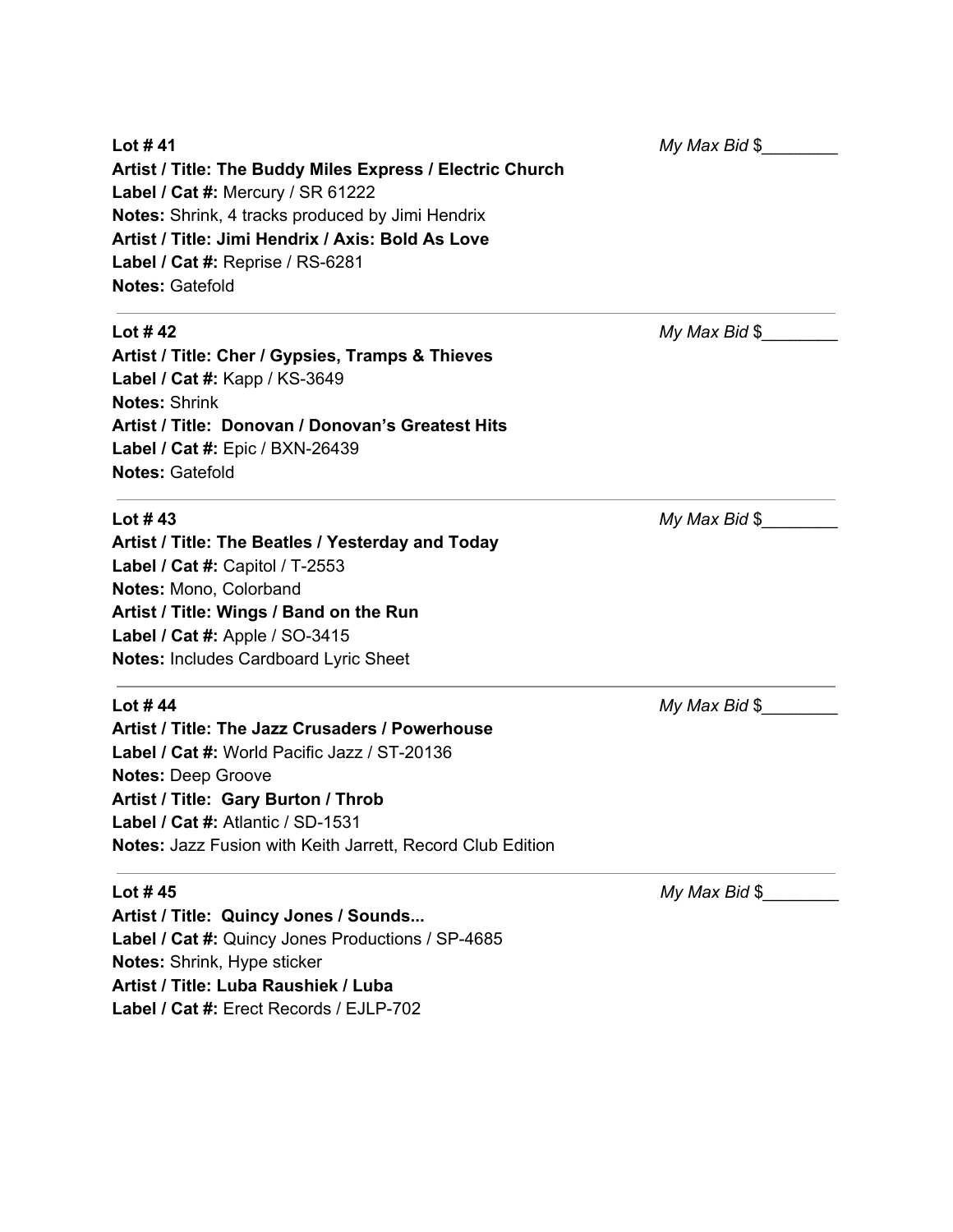| Lot #46                                                                      | $My$ Max Bid $\frac{6}{3}$ |  |
|------------------------------------------------------------------------------|----------------------------|--|
| Artist / Title: Alice Cooper / Love It to Death                              |                            |  |
| Label / Cat #: Warner Brothers / WB-1883                                     |                            |  |
| Notes: Green Label, Gatefold                                                 |                            |  |
| Artist / Title: Buckingham Nicks / Buckingham Nicks                          |                            |  |
| Label / Cat #: Polydor / PD-5058                                             |                            |  |
| Lot #47                                                                      | My Max Bid \$              |  |
| Artist / Title: Al Kooper / All Kooper Introduces Shuggie Otis               |                            |  |
| Label / Cat #: Columbia / CS 9951                                            |                            |  |
| Notes: 2-Eye Stereo, 360 Sound                                               |                            |  |
| Artist / Title: Traffic / When the Eagle Flies                               |                            |  |
| Label / Cat #: Asylum / 7E-1020                                              |                            |  |
| Lot $#48$                                                                    | $My$ Max Bid $\$$          |  |
| Artist / Title: Ray Charles / The Ray Charles Story                          |                            |  |
| Label / Cat #: Atlantic / 2-900                                              |                            |  |
| Notes: 2 LP, Gatefold, Fan                                                   |                            |  |
| Artist / Title: Roy Orbison / In Dreams                                      |                            |  |
| Label / Cat #: Monument / MLP-8003                                           |                            |  |
| <b>Notes: Deep Groove</b>                                                    |                            |  |
| Artist / Title: Shirley Ellis / The Name Game                                |                            |  |
| Label / Cat #: Congress / CGL-3003                                           |                            |  |
| <b>Notes: Shrink</b>                                                         |                            |  |
| Lot $#49$                                                                    | $My$ Max Bid $\frac{6}{3}$ |  |
| Artist / Title: Clarence Wheeler & The Enforcers / Doin' What We Wanna       |                            |  |
| Label / Cat #: Atlantic / SD-1551                                            |                            |  |
| Artist / Title: Harold Betters / Funk City Express                           |                            |  |
| Label / Cat #: Reprise / R-6241                                              |                            |  |
| Notes: Mono, Tri-Color Label                                                 |                            |  |
| Lot $# 50$                                                                   | My Max Bid \$              |  |
| Artist / Title: Leonard Nimoy / Presents: Mr. Spock's Music From Outer Space |                            |  |
| Label / Cat #: Dot / DLP-25794                                               |                            |  |
| Artist / Title: Various / Vietnam will Win!                                  |                            |  |
| Label / Cat #: Paredon / P1009                                               |                            |  |

**Notes:** Sealed, Liberation songs recorded in Vietnam

**Artist / Title: Mister Rogers / Let's Be Together Today**

**Label / Cat #:** Small World Enterprises / 80264

**Notes:** Sealed, engineered by Glenn Campbell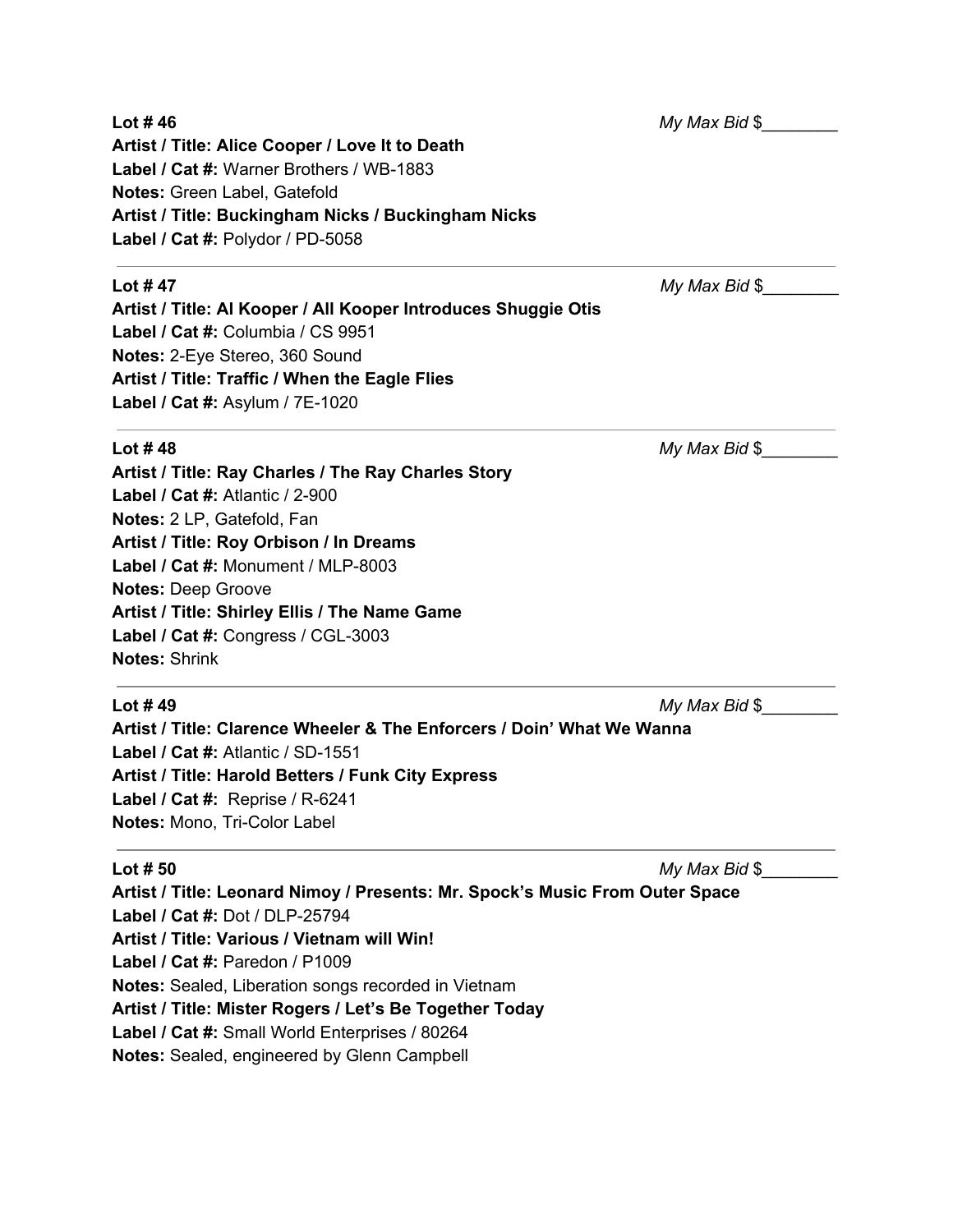| Lot $# 51$                                                                | $My$ Max Bid $\frac{6}{3}$ |  |
|---------------------------------------------------------------------------|----------------------------|--|
| Artist / Title: Jack McDuff / The Honeydripper                            |                            |  |
| Label / Cat #: Prestige / 7199                                            |                            |  |
| Notes: Yellow Label, Deep Groove                                          |                            |  |
| Artist / Title: Ella Mae Morse / The Hits of Ella Morse and Freddie Slack |                            |  |
| Label / Cat #: Capitol / 1553041                                          |                            |  |
| Lot $# 52$                                                                | My Max Bid \$              |  |
| Artist / Title: Frank Zappa / Zoot Allures                                |                            |  |
| Label / Cat #: Warner Brothers / BS-2970                                  |                            |  |
| Artist / Title: The Wailers / Burnin'                                     |                            |  |
| Label / Cat #: Island / 90031-1                                           |                            |  |
| <b>Notes: Gatefold</b>                                                    |                            |  |
| Lot $# 53$                                                                | $My$ Max Bid $\frac{6}{3}$ |  |
| Artist / Title: Bob Dylan / Self Portrait                                 |                            |  |
| Label / Cat #: Columbia / C2X 30050                                       |                            |  |
| Notes: 2 LP, Gatefold                                                     |                            |  |
| Artist / Title: Bob Dylan / John Wesley Harding                           |                            |  |
| Label / Cat #: Columbia / CS-9064                                         |                            |  |
| Notes: Stereo, 2-eye, 360 sound                                           |                            |  |
| Lot $# 54$                                                                | $My$ Max Bid $\frac{1}{2}$ |  |
| Artist / Title: Donald Byrd / Takin' Care of Business                     |                            |  |
| Label / Cat #: TCB / 1002                                                 |                            |  |
| <b>Notes: With Herbie Hancock</b>                                         |                            |  |
| Artist / Title: Stanley Turrentine / Sugar                                |                            |  |
| Label / Cat #: CTI Records / CTI-6005                                     |                            |  |
| Notes: Gatefold, w/ Ron Carter, George Benson and Freddie Hubbard         |                            |  |
| Lot $# 55$                                                                | My Max Bid \$              |  |
| Artist / Title: Stan Getz and Joao Gilberto / Getz/Gilberto               |                            |  |
| Label / Cat #: Verve / V-8545                                             |                            |  |
| <b>Notes: Gatefold</b>                                                    |                            |  |
| Artist / Title: Buddy Rich Big-Band / Keep the Customer Satisfied         |                            |  |
| Label / Cat #: Liberty / LST-11106                                        |                            |  |
| <b>Notes: Gatefold</b>                                                    |                            |  |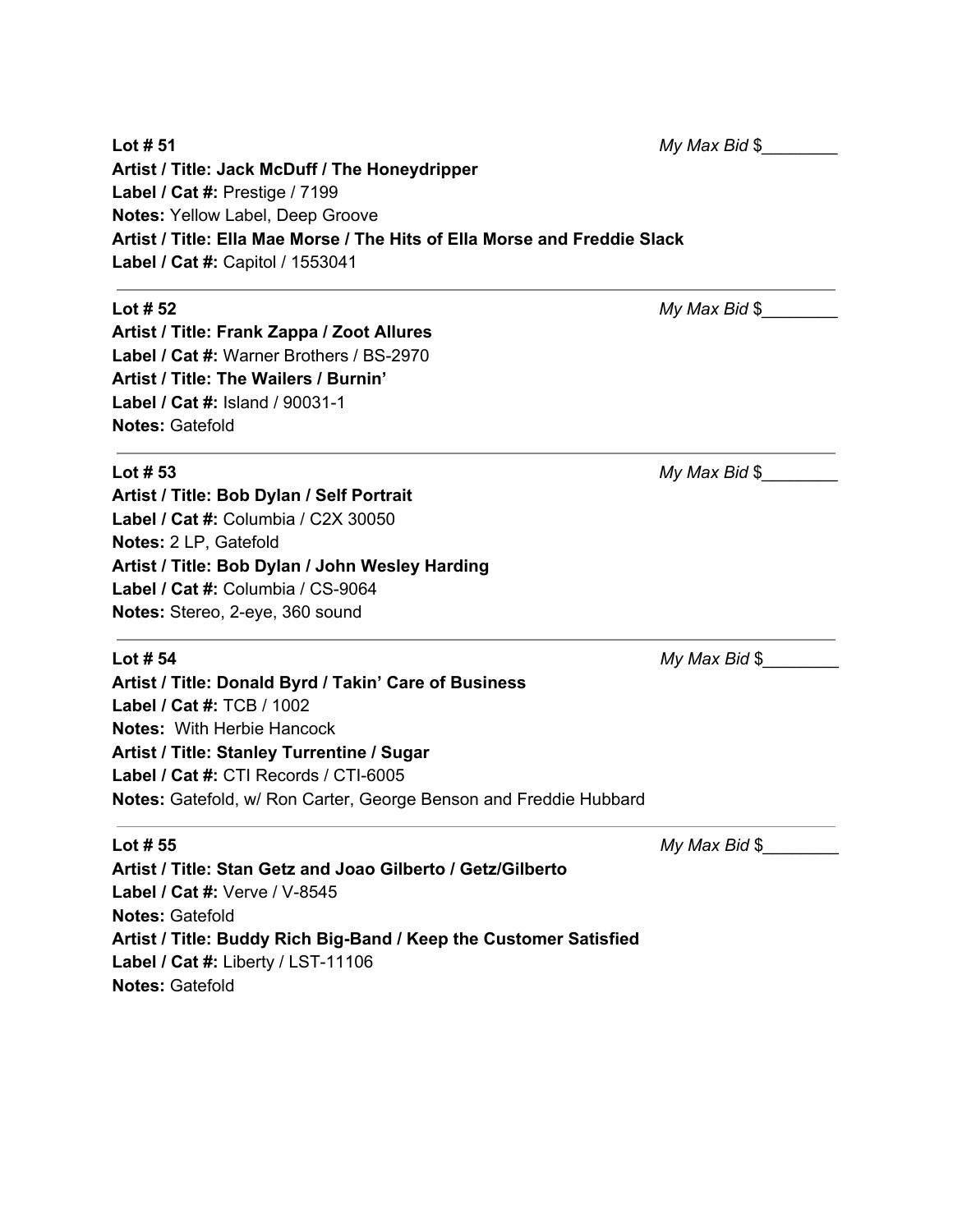| Lot $# 56$                                                                    | $My$ Max Bid $\frac{6}{3}$ |
|-------------------------------------------------------------------------------|----------------------------|
| Artist / Title: David Goodis / NoirCon 2016                                   |                            |
| Label / Cat #: Black Note / BST-82016                                         |                            |
| <b>Notes: Includes booklet</b>                                                |                            |
| Artist / Title: "Fats" Waller & His Rhythm / One Never Knows, Do One?         |                            |
| Label / Cat #: RCA Victor / LPM-1503                                          |                            |
| Notes: Deep Groove, Dog on top                                                |                            |
| Lot $# 57$                                                                    | My Max Bid \$              |
| Artist / Title: The Beatles / Rubber Soul                                     |                            |
| Label / Cat #: Capitol / T-2442                                               |                            |
| Notes: Mono, Colorband                                                        |                            |
| Artist / Title: The Band / The Band                                           |                            |
| Label / Cat #: Capitol / STAO-132                                             |                            |
| Lot $#58$                                                                     | My Max Bid \$              |
| Artist / Title: The Bells / Fly, Little White Dove, Fly                       |                            |
| Label / Cat #: Polydor, 24-4510                                               |                            |
| Notes: Stereo, Shrink                                                         |                            |
| Artist / Title: Various / Abreast of Soul                                     |                            |
| Label / Cat #: Pompeii / SD-6005                                              |                            |
| Notes: Ike Turner, Fontella Bass, etc.                                        |                            |
| Lot $#59$                                                                     | My Max Bid \$              |
| Artist / Title: John Coltrane / The Best of John Coltrane: His Greatest Years |                            |
| Label / Cat #: Impulse! ABC Records / AS-9200                                 |                            |
| Notes: 2 lp, Deep Groove                                                      |                            |
| Artist / Title: Lloyd Wallace Trio / "New Thing"                              |                            |
| Label / Cat #: Duo Records / DS41001                                          |                            |
| Lot $#60$                                                                     | My Max Bid \$              |

**Artist / Title: The Lovin' Spoonful / The Best of the Lovin' Spoonful Label / Cat #:** Kama Sutra / KLP-8056 **Notes:** Includes all 4 original portraits, Yellow label **Artist / Title: Johnny Cash / Johnny Cash's Greatest Hits, Volume 1 Label / Cat #:** Columbia / CS-9478 **Notes:** 2-eye, Stereo, 360 Sound, Shrink

**Lot # 61** *My Max Bid* \$*\_\_\_\_\_\_\_\_*

**Artist / Title: Various / The Smithsonian Collection of Classic Jazz Label / Cat #:** Smithsonian / P6-11891 **Notes:** 6 LP Set, Sealed, Ella Fitzgerald, Art Tatum, Robert Johnson, Billie Holiday, etc.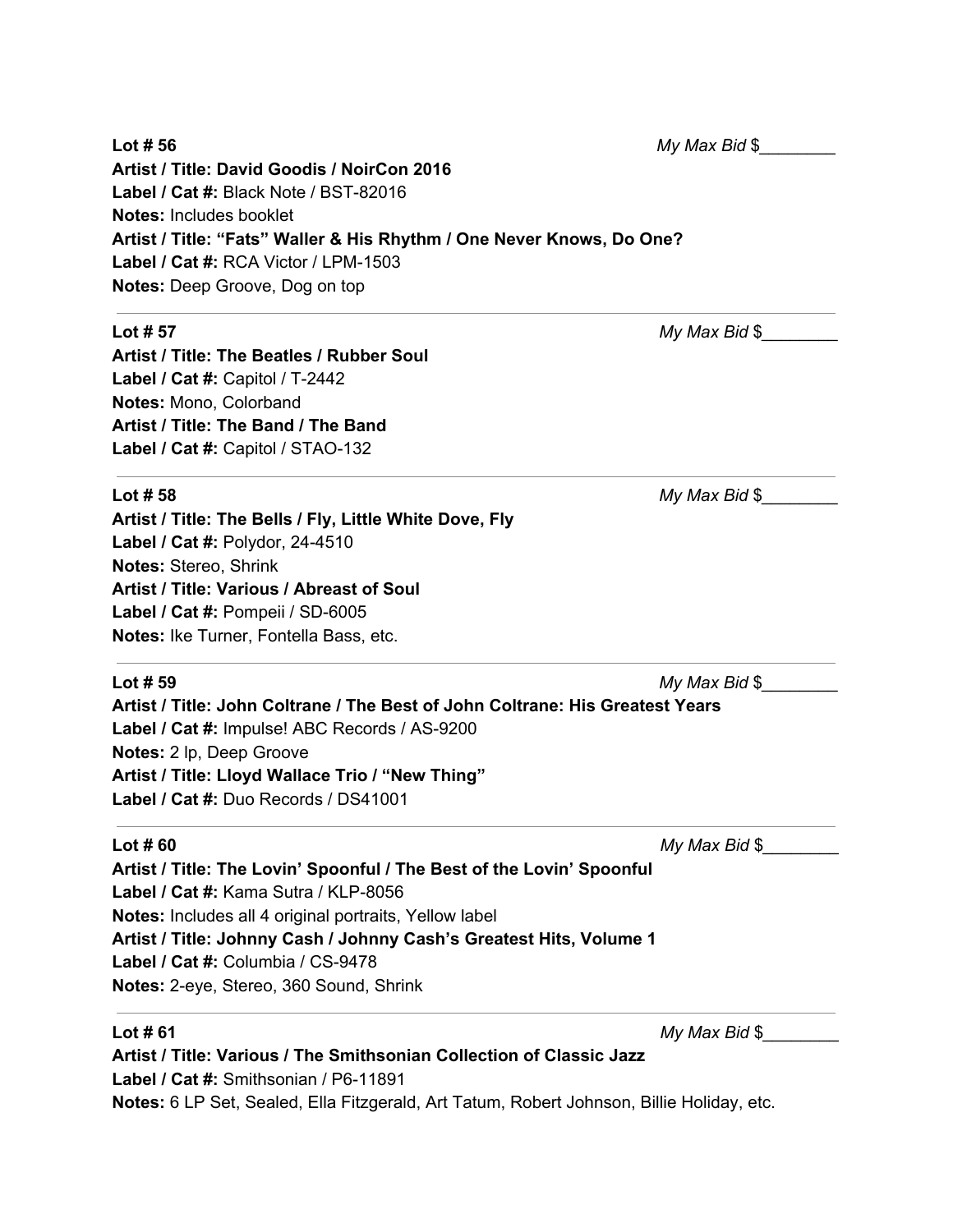**Artist / Title: The B-52's / Wild Planet Label / Cat #:** Warner Brothers / BSK-3471 **Artist / Title: Steve Winwood / Arc of a Diver Label / Cat #:** Island / ILPS-9576 **Notes:** Shrink **Artist / Title: Journey / Escape Label / Cat #:** Columbia / AL-37408

**Artist / Title: Whitney Houston / Whitney Houston Label / Cat #:** Arista / ALB-8212 **Notes:** Hype Sticker, "Billboard Top New Artist 1985" **Artist / Title: Heart / Greatest Hits Live Label / Cat #:** Epic / KE2-36888 **Notes:** 2 LP **Artist / Title: PETA / Animal Liberation Label / Cat #:** Wax Trax Records / WAX-25 **Notes:** Contains poster, artists include Shriekback, Nina Hagen, The Smiths

**Artist / Title: Nina Simone / Emergency Ward Label / Cat #:** RCA / LSP-4757 **Notes:** Nina Simone In Concert, Shrink, Orange Label **Artist / Title: The Saxophone Choir / The Saxophone Shop Label / Cat #:** Soul Note / SN-1129 **Notes:** Import, Shrink

**Artist / Title: Miles Davis / Miles Smiles Label / Cat #:** Columbia / CS-9401 **Notes:** 2-eye Stereo, 360 Sound **Artist / Title: Gene Ammons, James Moody / Chicago Concert Label / Cat #:** Prestige / PRT-10065 **Notes:** Shrink

**Artist / Title: Smokey Robinson & the Miracles / Away We A Go Go Label / Cat #:** Tamla / TM-271 **Notes:** Deep Groove, World Logo on Top **Artist / Title: Sergio Mendes & Brazil '66 / Look Around Label / Cat #:** A & M Records / LP-137 **Notes:** Mono, White Label Promo

**Lot # 62** *My Max Bid* \$*\_\_\_\_\_\_\_\_*

**Lot # 63** *My Max Bid* \$*\_\_\_\_\_\_\_\_*

**Lot # 64** *My Max Bid* \$*\_\_\_\_\_\_\_\_*

**Lot # 65** *My Max Bid* \$*\_\_\_\_\_\_\_\_*

**Lot # 66** *My Max Bid* \$*\_\_\_\_\_\_\_\_*